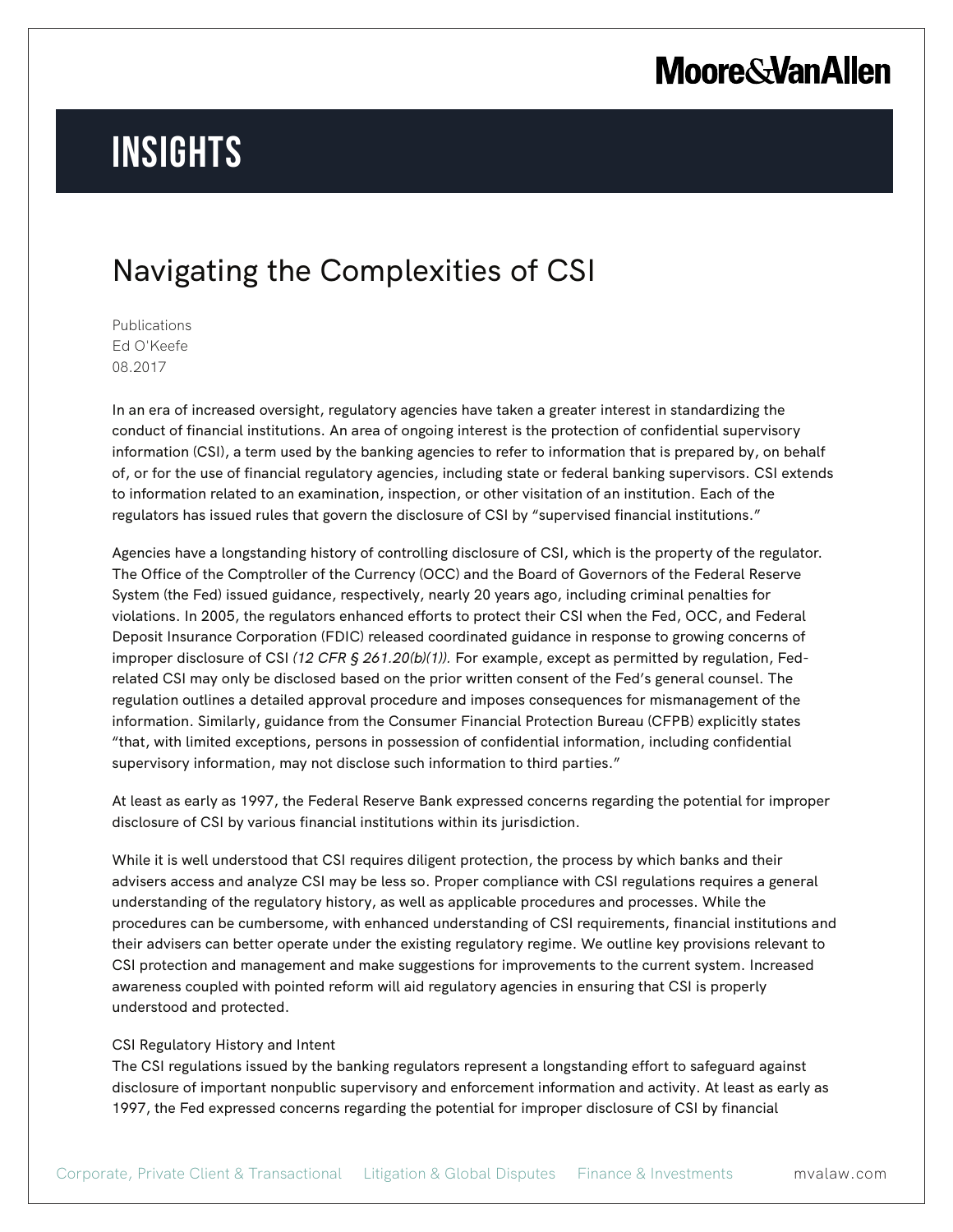#### **Navigating the Complexities of CSI**

institutions within its jurisdiction. In a Circular, the Fed defined "confidential supervisory information" as:

● ... [R]eports of examination and inspection, confidential operating and condition reports, and any information derived from, relating to, or contained in them. 'Confidential supervisory information' may consist of documents prepared by, on behalf of, or for the use of the Board [of Governors, or] a Reserve Bank.... (12 CFR § 261.2(b))

The Circular further designated as CSI all information contained in various reports, "including an institution's supervisory rating, such as BOPEC, CAMELS or ROCA." *(Note: This quotation makes reference to common banking rating and assessment systems, which are defined as follows: BOPEC (Bank subsidiaries, Other subsidiaries, Parent, Earnings, Capital); CAMEL (Capital adequacy, Asset quality, Management, Earnings, and Liquidity); and ROCA (Risk management, Operational controls, Compliance and Asset quality).*

In addition to defining CSI, the Fed outlined the procedure for resolving ambiguities in the classification of CSI and noted that questions about the scope and nature of CSI "should be addressed to the Reserve Bank before any public disclosure of the information is made."

Most notably, the Fed made clear that it owns CSI: "All confidential supervisory information is the property of the Board of Governors of the Federal Reserve System, and may be used only as the Board of Governors permits." The Circular went on to broadly define the appropriate scope of and limitations with respect to disclosure of CSI. Finally, it identified the consequences of failing to comply with the requirements, which included formal supervisory action and the potential imposition of "substantial" civil penalties.

In the years following the Circular's release, regulatory agencies remained concerned about CSI. To address these concerns, in February 2005 the Fed, OCC, and FDIC issued the Interagency Advisory on the Confidentiality of the Supervisory Rating and Other Nonpublic Supervisory Information (Interagency Advisory). Mirroring the Circular's language, the Interagency Advisory noted "financial institutions are prohibited by law from disclosing their CAMELS or RFI rating and other nonpublic supervisory information to nonrelated third parties without written permission from the appropriate federal banking agency."

The principles of the Circular and the Interagency Advisory were combined and codified by the Fed in its regulations (12 CFR § 261.20). These regulations establish a broad framework, which includes the following provisions:

- Any "supervised financial institution" lawfully in possession of confidential supervisory information may disclose such information to its directors, officers, and employees and to its parent holding company and its directors, officers, and employees.
- Supervised financial institutions may disclose CSI to certified public accountants or legal counsel that they employ, provided that accountants and/or counsel review the information at the institution and refrain from making or retaining copies for their files.
- Any person who is not included in the class of permissible recipients and who seeks access to confidential supervisory information about a state member bank, a bank or financial holding company, a savings and loan holding company, or another entity supervised by the Fed must file a request for disclosure with the general counsel of the Fed, following the requirements set forth in 12 CFR § 261.22.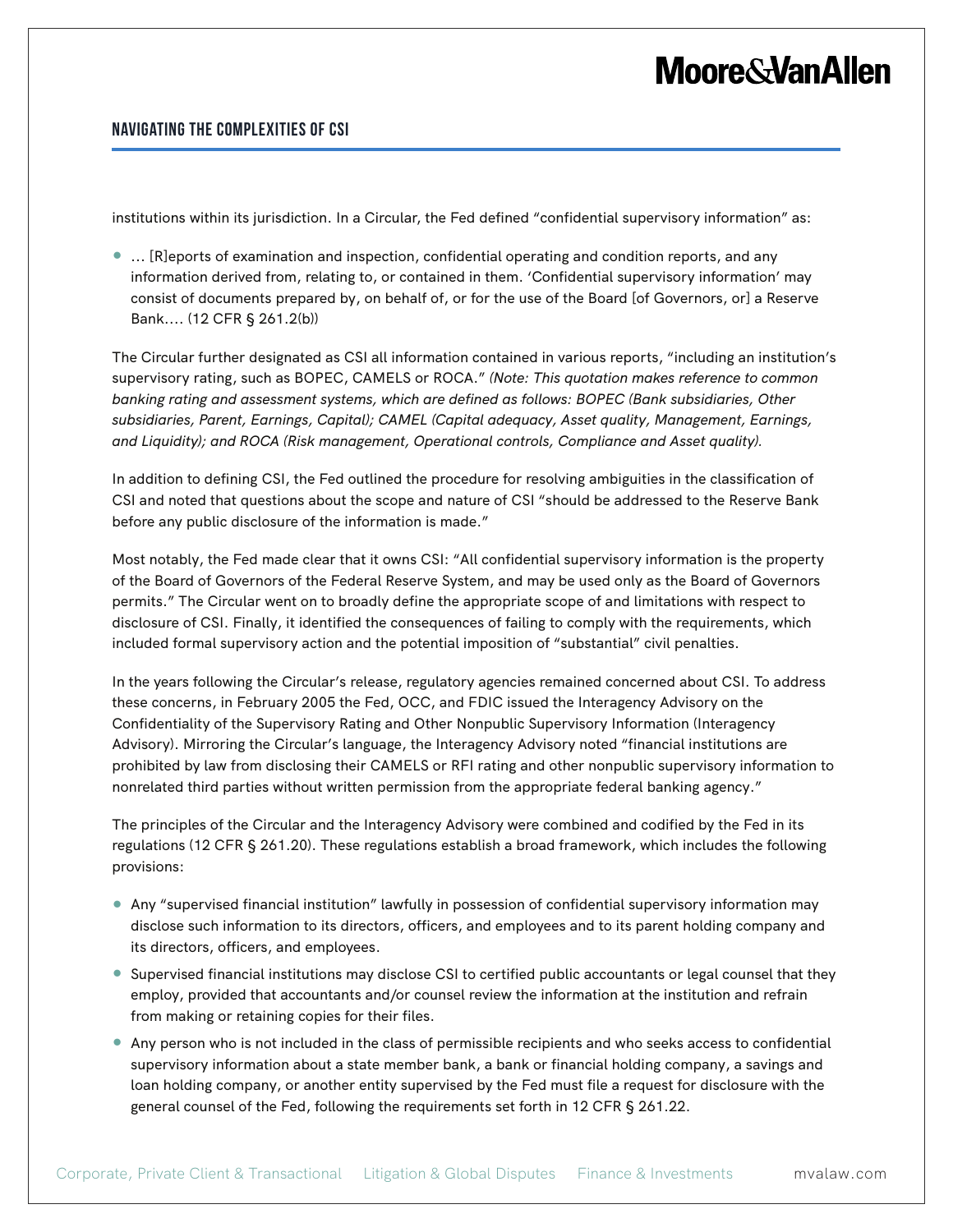#### **Navigating the Complexities of CSI**

● If an examination is conducted jointly with state banking regulators, the report of examination is owned jointly by both regulators. As such, written permission to disclose confidential supervisory information about that examination must be obtained from the state banking department in addition to the Fed.

The CFPB issued its own CSI guidance that was codified in 2012 in 12 CFR § 1070, which governs the disclosure of its records and information. Like the traditional banking regulators, under the CFPB rules, any regulated entity "lawfully in the possession of CFPB CSI" is permitted to provide the information to its "directors, officers, trustees, members, general partners, or employees, to the extent that the disclosure is relevant to the performance of each individual's assigned duties." Unlike other regulators, however, the CFPB defined CSI quite expansively in 12 CFR § 1070.2, to include:

- Any documents, including reports of examination, prepared by, on behalf of, or for the use of the CFPB or any other Federal, State, or foreign government agency in the exercise of supervisory authority over a financial institution, and any information derived from such documents;
- Any communications between the CFPB and a supervised financial institution or a Federal, State, or foreign government agency related to the CFPB's supervision of the institution; and
- Any information provided to the CFPB by a financial institution to enable the CFPB to monitor for risks to consumers in the offering or provision of consumer financial products or services, or to assess whether an institution should be considered a covered person, as that term is defined by 12 U.S.C. 5481, or is subject to the CFPB's supervisory authority….

In August 2016, the CFPB proposed several modifications to its CSI rules as it relates to the parties with whom CSI can be shared.13 Notably, as set forth in the October 2016 letter from TCH, the American Bankers Association, the Consumer Bankers Association, the Financial Services Roundtable, the Housing Policy Council, and the U.S. Chamber of Commerce (the Associations), the CFPB appears poised to expand its authority to share CSI with third parties, arguably in excess of its statutory authority and without providing appropriate safeguards to prevent broad disclosure ("Information," 81 Fed. Reg. 58310 (Aug. 24, 2016) ("Proposal")). Under the existing regulation, the CFPB is only permitted to share CSI with a federal or state agency that has supervisory authority over a financial institution. As such, state attorneys general are often preempted from receiving CSI from financial institutions that are supervised by a federal agency. In the proposed amendments to its regulations, the definition of "agency" would be expanded to allow the CFPB to share CSI with a host of additional entities, including "foreign regulators and certain entities that exercise governmental authority, such as registration and disciplinary organizations like state bar associations" (12 C. F.R. § 1070.43(b)). A final rule has not been published as of the date of this article.

In a proposed amendment, the CFPB would broadly be permitted to share CSI with any agencies "having jurisdiction" over a person or service provider.

Notwithstanding the CFPB's attempt to expand its ability to disclose CSI, regulators remain serious about protecting CSI from unauthorized disclosure. This was made clear in the matter of Goldman Sachs employee Joseph Jiampietro, in which stolen CSI was allegedly used to generate profits (Proposal at 58311). In August 2016, as a result of the misuse of its then employees, the Fed ordered Goldman Sachs Group to pay a \$36.3 million civil money penalty for its unauthorized use and disclosure of CSI. The order also required Goldman to "implement an enhanced program to ensure the proper use of confidential supervisory information." The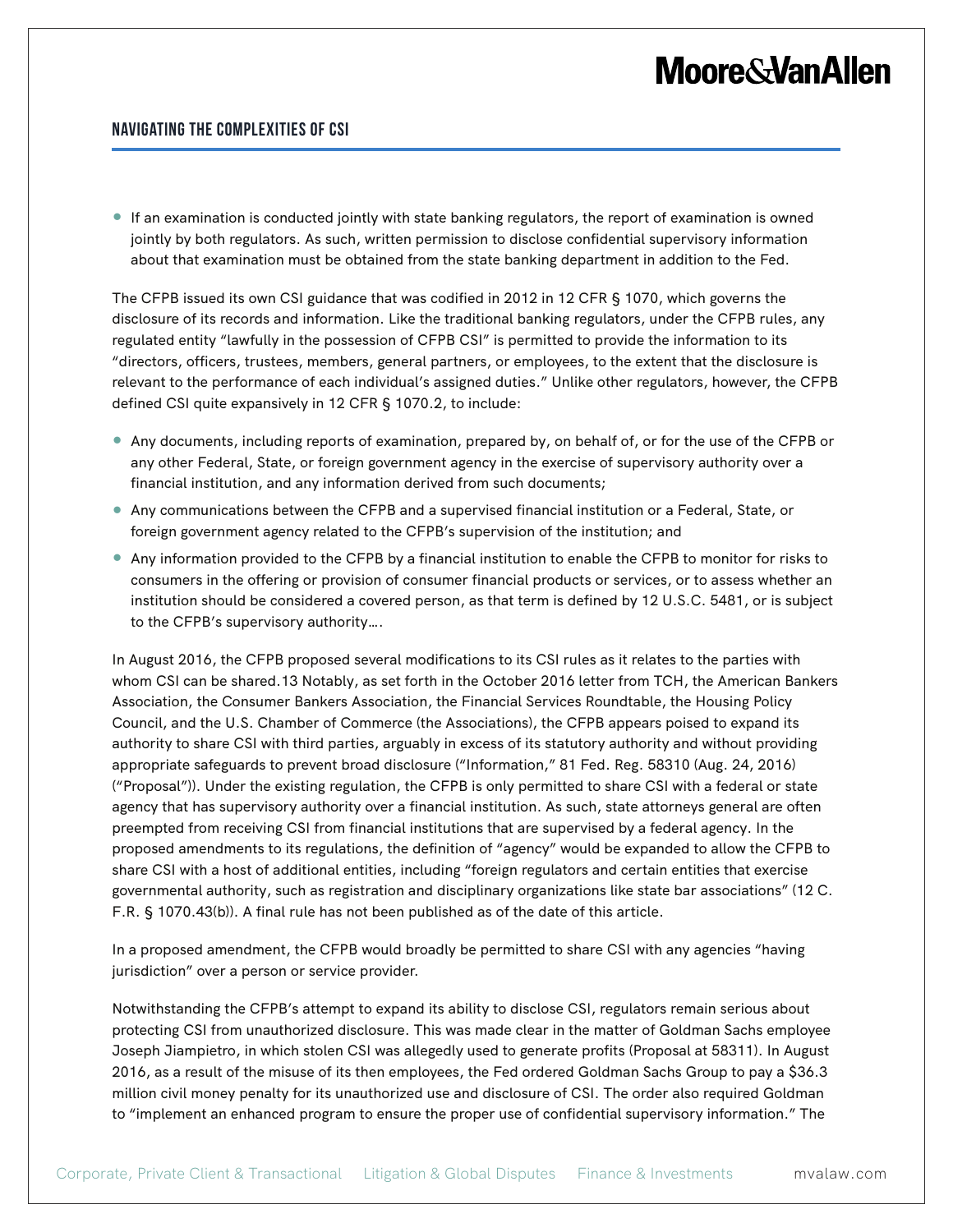#### **Navigating the Complexities of CSI**

Fed also barred the former Goldman Sachs employee from the banking industry. It is also worth noting that among the CFPB's proposed rules is a new affirmative requirement for "any person in possession of confidential information," including financial institutions, to notify the CFPB in the event of an unlawful disclosure of CSI "upon the discovery of any disclosure" (Proposed 12 C.F.R. § 1070.47(g)). Under the existing rule, there is no specific requirement for notification, and no requirements whatsoever for those merely "in possession" of CSI.

#### Disclosures to Outside Advisers

The variation among the regulators in their requirements regarding the protection of CSI is most apparent in the rules regarding the ability of institutions to disclose CSI to outside advisers. Whereas under 12 CFR § 261.20(g), the Fed requires explicit prior written application and approval by the Fed's General Counsel for any disclosure of CSI – including to outside advisers – the OCC permits disclosure to certain categories of individuals, such as outside counsel or independent auditors, without requiring prior written approval (12 CFR § 4.37). The OCC also permits disclosure of OCC CSI as long as the consultant is under a written contract.22 ("A national bank, Federal savings association, or holding company or a director, officer, or employee thereof, may also release non-public OCC information to a consultant under this paragraph if the consultant is under a written contract to provide services to the bank or Federal savings association…."). Under the OCC's rules, the contract with the consultant must include language that "states [the consultant's] awareness of, and agreement to comply with, the prohibition on the dissemination of nonpublic OCC CSI, and [that the consultant] agrees not to use the non-public OCC CSI for any purpose other than as provided" within the scope of its engagement with the bank or Federal savings association. The reasons for the OCC's outside consultant exception are not clear from the public record.

The FDIC has issued its own CSI guidelines, which permits disclosure to only the following persons:

- Directors, officers, employees, or agents of the regulated entity who have a need for such records in the performance of their official duties;
- External auditors; and Other persons, with the prior written approval of the FDIC.

Similar to the OCC guidelines, but narrower in scope, the FDIC provision 12 CFR § 309.6 noticeably omits attorneys from the category of persons presumed to be entitled to access to CSI. The CFPB, on the other hand, permits disclosure of CSI to "certified public accountant[s], legal counsel, contractor[s], consultant[s] or service provider[s]," by excepting these individuals from the general prohibition on disclosure or CSI. Notably, under the CFPB's rules, "[a] supervised financial institution may disclose CSI of the CFPB lawfully in its possession" to such persons without prior approval from the CFPB (12 CFR § 1070.42(b)). Thus, while certain provisions make allowance for the disclosure of CSI to certain advisers, there is a lack of consistency across the regulators, which could potentially prove problematic.

Over the coming years, regulators and financial institutions will need to reach a reasoned understanding of the importance of proper management of CSI.

The Fed and FDIC procedures applicable to lawyers and consultants are particularly difficult in an age in which lawyers and consultants play a much larger role in regulatory compliance than they did when the rules were enacted before the financial crisis. The ability of consultants and lawyers to review materials off-site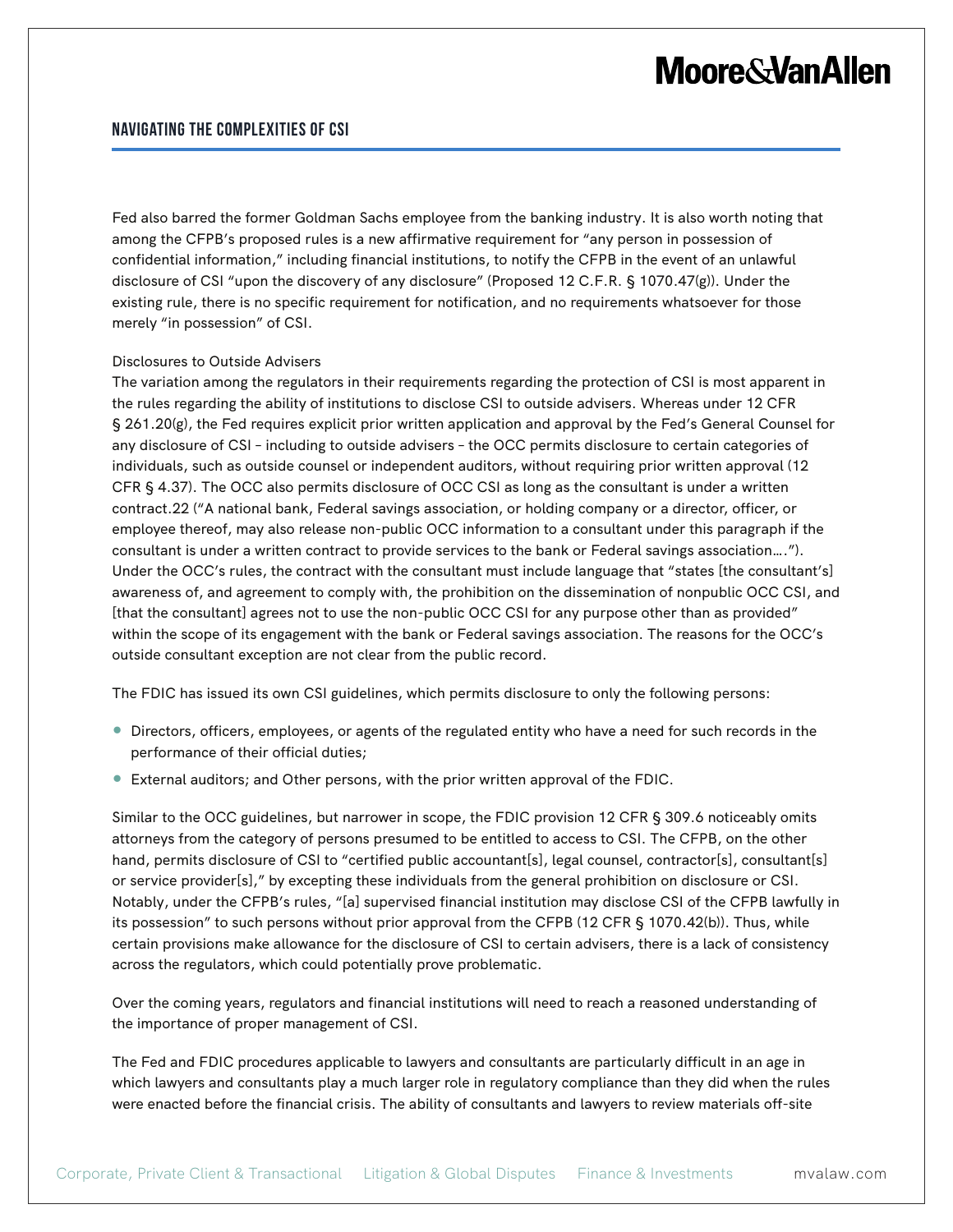#### **Navigating the Complexities of CSI**

lacks standardization because the rules allow for off-site analysis on a case-by-case basis and vary depending upon the supervisory staff assigned to each institution (12 CFR § 261.20(e)). Despite their different approaches to advisers, each of the Fed's, the FDIC's, and the OCC's regulations make clear the seriousness with which each agency regards the proper protections for CSI.

#### A Proposed Solution

Most pressingly, all supervised financial institutions should again be made aware of the requirements and procedures outlined in the relevant provisions governing CSI. Though the standards have previously been promulgated, it would be worthwhile for federal agencies to reaffirm their commitment to proper management of CSI by publishing updated guidance that provides a clear and consistent approach regarding the scope of CSI as well as the appropriate course of conduct for their supervised financial institutions with respect to the protection and limited sharing of CSI. The regulatory agencies should facilitate open dialogue on the issue to ensure that regulators, institutions, and industry professionals are all speaking the same language.

The success of the system also requires buy-in from the institutions to which the regulations apply. Financial institutions must play an active role in ensuring their adherence to existing standards. They should take care to consider the requirements of the regulations as applied to their specific institutions. Furthermore, they should assess their current procedures for CSI management and give special consideration to potential changes in process and procedure that could help ensure and enhance compliance.

Regulatory agencies may wish to consider the following changes to 12 CFR § 261.20 and 12 CFR § 309.6 to streamline CSI requirements across agencies and improve compliance with the existing procedures. At the outset, the OCC, Fed, and FDIC should consider updating their regulations to mirror the exclusion for attorneys and advisers found in the CFPB's rules. If the regulators are reluctant to implement such an exclusion, as an alternative they could implement a standardized short form or expedited review process that institutions may use to request the release of CSI to outside advisers. The short form would require only basic details of the circumstances requiring disclosure of the CSI. Further, it would be completed with the presumption that disclosure is acceptable absent evidence justifying nondisclosure.

Similarly, the regulators could implement expedited review mechanisms, which would allow outside advisers to gain access to CSI quickly to satisfy various business needs. Taking into consideration the protections offered by the attorney-client privilege, it may be possible to implement an expedited approval process, which would streamline and standardize the approval process because of the unique advisory role played by attorneys and other essential advisers.

Finally, the regulators may wish to consider updating the requirements regarding the protection and limited sharing of CSI to reflect the way in which information is collected, reviewed, and stored in the 21st century. The regulations reflect protections appropriate for physical materials and have not been updated to account for the shift to the use and maintenance of electronic materials. For example, the Fed's requirement that certain parties may review CSI only "on-premises" makes little sense in the digital age.